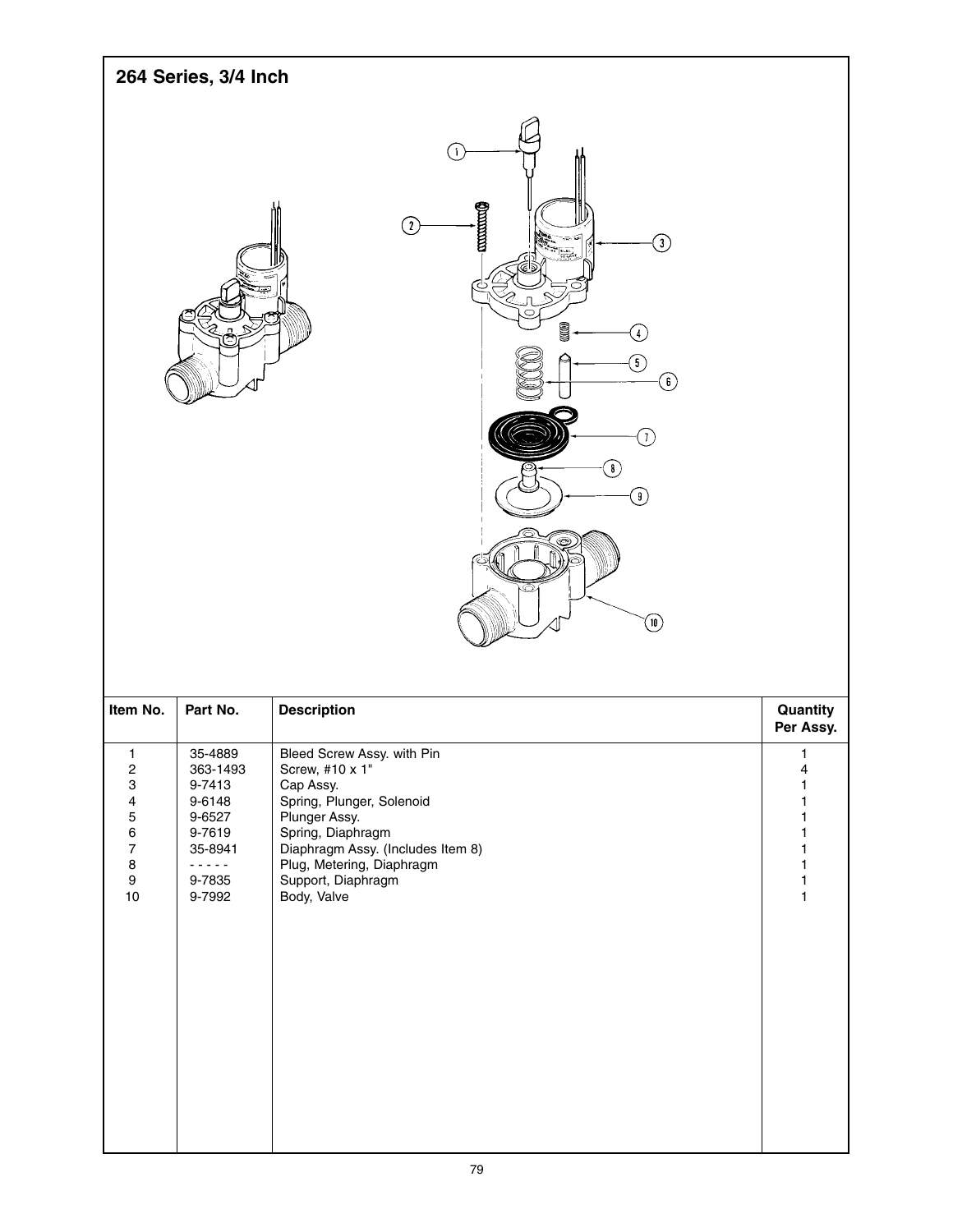|                                                                                                                                                                                | 264 Series, 1 Inch                                                                                                                                                                                                     |                                                                                                                                                                                                                                                                                                                                                                                                                                                                                                                                                                                                       |                                                                                                                  |
|--------------------------------------------------------------------------------------------------------------------------------------------------------------------------------|------------------------------------------------------------------------------------------------------------------------------------------------------------------------------------------------------------------------|-------------------------------------------------------------------------------------------------------------------------------------------------------------------------------------------------------------------------------------------------------------------------------------------------------------------------------------------------------------------------------------------------------------------------------------------------------------------------------------------------------------------------------------------------------------------------------------------------------|------------------------------------------------------------------------------------------------------------------|
|                                                                                                                                                                                | $\left(5\right)$                                                                                                                                                                                                       | $\circled{0}$<br>9<br>munu<br>1 C<br>(11)<br>7<br><b>VING A</b><br>$\left( 6\right)$<br>8<br>$\mathbf{3}$<br>4<br>ઉછે<br>n.<br>$\left[8\right]$                                                                                                                                                                                                                                                                                                                                                                                                                                                       | (14)<br>(15)<br>(16)<br>(17)<br>(18)                                                                             |
| Item No.                                                                                                                                                                       | Part No.                                                                                                                                                                                                               | <b>Description</b>                                                                                                                                                                                                                                                                                                                                                                                                                                                                                                                                                                                    | Quantity<br>Per Assy.                                                                                            |
| 1<br>$\overline{\mathbf{c}}$<br>3<br>4<br>5<br>6<br>$\overline{\mathcal{I}}$<br>8<br>9<br>$\boldsymbol{9}$<br>$10$<br>11<br>11<br>12<br>13<br>14<br>15<br>15<br>16<br>17<br>18 | 363-1493<br>.<br>9-6148<br>9-6527<br>35-3776<br>89-8157<br>*900-40<br>2-9652<br>35-2941<br>102-2151<br>363-4007<br>9-8313<br>9-7291<br>3-2016<br>1-2035<br>9-7110<br>35-2824<br>35-2943<br>9-6331<br>9-8311<br>35-1772 | Screw, #10 x 1"<br>Solenoid Assy., El (See Service Item 89-0878)<br>Spring, Plunger, Solenoid, El<br>Plunger Assy., El<br>Adapter Assy., NO Hyd.<br>Cap, 1/4", Poly, NO Hyd.<br>Retainer, Tube, NO Hyd.<br>O-Ring, 7/16" x 5/8", NO Hyd.<br>Bleed Cap Assy., El<br>Bleed Cap, NO Hyd.<br>Screw, #10 x 1"<br>Cap Assy., El<br>Cap Assy., NO Hyd.<br>Shaft, Idler, Lower, NO Hyd.<br>O-Ring, .070" x .114" x .254"<br>Spring, Diaphragm<br>Diaphragm Assy., 1", El<br>Diaphragm Assy., 1", NO Hyd.<br>Support, Diaphragm<br>Body, M x M, NPT<br>Body, M x B, NPT<br><b>SERVICE PARTS AND ASSEMBLIES</b> | 2<br>1<br>1<br>1<br>1<br>1<br>1<br>1<br>1<br>1<br>8<br>1<br>1<br>1<br>1<br>1<br>1<br>1<br>1<br>1<br>$\mathbf{1}$ |
|                                                                                                                                                                                | 89-0878                                                                                                                                                                                                                | Solenoid & Plunger Assy., El (Includes Items 2-4)<br>* Order Through Finished Goods Distribution System-Minneapolis                                                                                                                                                                                                                                                                                                                                                                                                                                                                                   | 1                                                                                                                |

 $\overline{\phantom{a}}$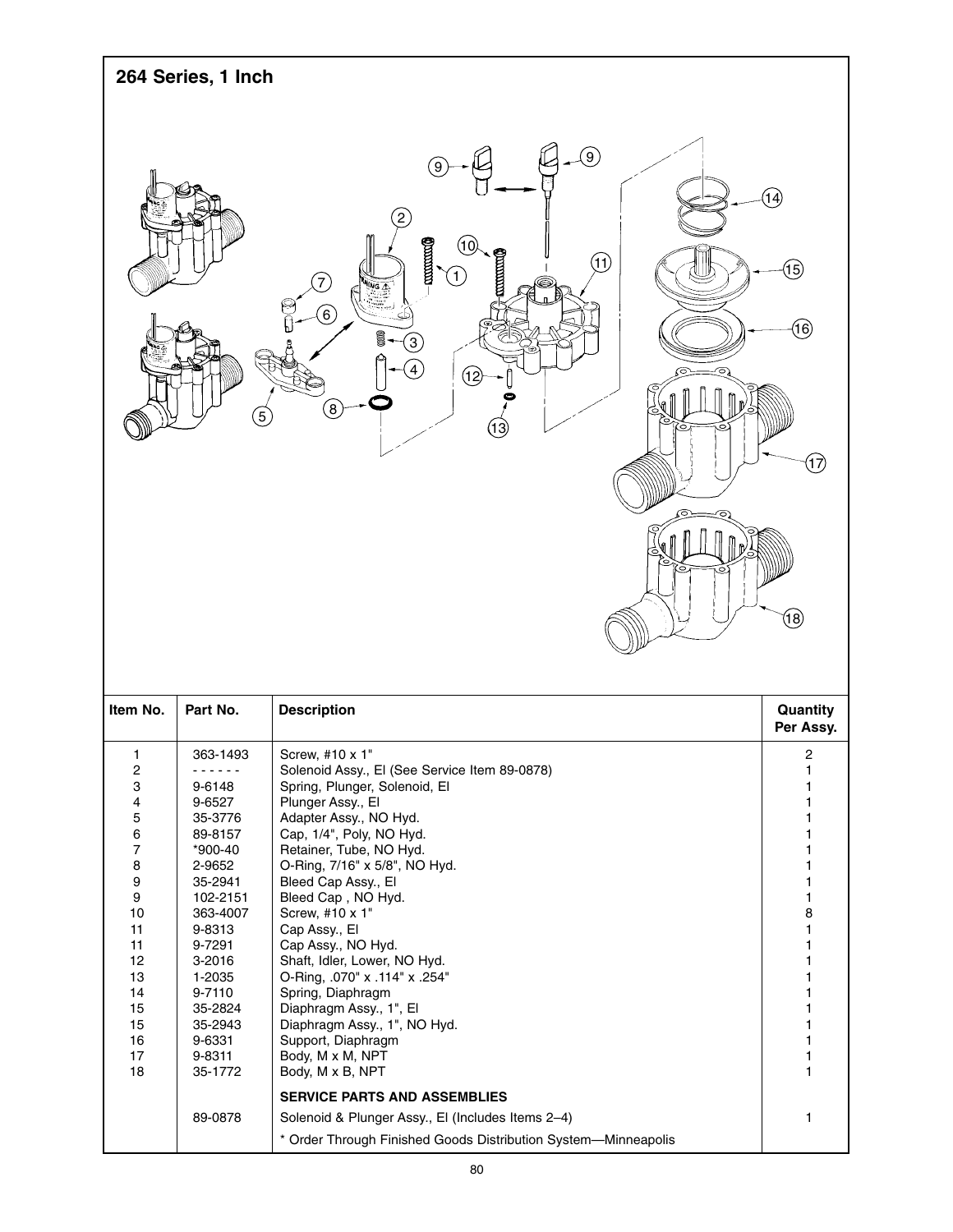| 254 Series, 1 Inch                                                                                                                     |                                                                                                                                                                                                                                                                                                                      |                                                                                                                                                                                                                                                                                                                                                                                                                                                                                                                                                                                                                                                                                                                                                                                                                                                                                                                                                           |                                                                                                       |
|----------------------------------------------------------------------------------------------------------------------------------------|----------------------------------------------------------------------------------------------------------------------------------------------------------------------------------------------------------------------------------------------------------------------------------------------------------------------|-----------------------------------------------------------------------------------------------------------------------------------------------------------------------------------------------------------------------------------------------------------------------------------------------------------------------------------------------------------------------------------------------------------------------------------------------------------------------------------------------------------------------------------------------------------------------------------------------------------------------------------------------------------------------------------------------------------------------------------------------------------------------------------------------------------------------------------------------------------------------------------------------------------------------------------------------------------|-------------------------------------------------------------------------------------------------------|
|                                                                                                                                        |                                                                                                                                                                                                                                                                                                                      | $\left(1\right)$<br>$\mathbf{1}$<br>E<br>(17)<br>(11)<br>mund<br>(12)<br>i<br>U<br>$\left(3\right)$<br>$\left(5\right)$<br>$\left( 8\right)$<br>$\left( 15\right)$<br>(6)<br>$\left( 9\right)$<br>$\circledast$<br>(13)<br>(10)<br>4<br>(14)                                                                                                                                                                                                                                                                                                                                                                                                                                                                                                                                                                                                                                                                                                              | (18<br>$\left( 9\right)$<br>(න)<br>(21)                                                               |
| Item No.                                                                                                                               | Part No.                                                                                                                                                                                                                                                                                                             | <b>Description</b>                                                                                                                                                                                                                                                                                                                                                                                                                                                                                                                                                                                                                                                                                                                                                                                                                                                                                                                                        | Quantity<br>Per Assy.                                                                                 |
| 1<br>1<br>2<br>3<br>4<br>5<br>6<br>7<br>8<br>9<br>10<br>11<br>12<br>12<br>13<br>14<br>15<br>16<br>17<br>18<br>18<br>19<br>$20\,$<br>21 | 102-2152<br>35-1748<br>35-3777<br>363-1493<br>35-3776<br>900-40<br>89-8157<br>------<br>9-6148<br>9-6527<br>2-9652<br>363-4007<br>35-4665<br>35-0767<br>35-1983<br>360-0220<br>3-2016<br>1-2035<br>9-7110<br>35-2943<br>35-2824<br>9-6331<br>9-8311<br>35-1772<br>89-0878<br>9-8182<br>35-0767<br>35-9346<br>35-9354 | Bleed Cap Assy. with Pin, El<br>Bleed Cap, NO Hyd.<br>Knob, Handle, Cross<br>Screw, #10 x 1"<br>Adapter Assy., NO Hyd.<br>Retainer, Tube, NO Hyd.<br>Cap, Poly, NO Hyd.<br>Solenoid Assy., El (See Service Items)<br>Spring, Plunger, Solenoid, El<br>Plunger Assy.<br>O-Ring, 7/16" x 5/8"<br>Screw, #10 x 1"<br>Cap, Valve, w/FC, EL<br>Cap Assy. w/FC, NO Hyd.<br>Stem, Flow Control<br>O-Ring, .070" x .551" x .691"<br>Shaft, Idler, Lower, NO Hyd.<br>O-Ring, .070" x .114" x .254"<br>Spring, Diaphragm, NO Hyd.<br>Diaphragm Assy., 1", NO Hyd.<br>Diaphragm Assy., 1", El<br>Support, Diaphragm<br>Body Assy., M x M, 1"<br>Body Assy., M x B, 1"<br><b>SERVICE PARTS AND ASSEMBLIES</b><br>Solenoid & Plunger Assy., EL (Includes Items 7-9)<br>Cap Assy., w/FC, El (Includes Items 12-14)<br>Cap Assy., w/FC, NO Hyd. (Includes Items 12-14)<br>Bleed Cap Assy., Fast Closing w/Flow Control<br>Bleed Cap Assy., Fast Closing w/o Flow Control | 1<br>1<br>1<br>2<br>1<br>1<br>1<br>1<br>8<br>1<br>1<br>1<br>1<br>1<br>1<br>1<br>1<br>1<br>1<br>1<br>1 |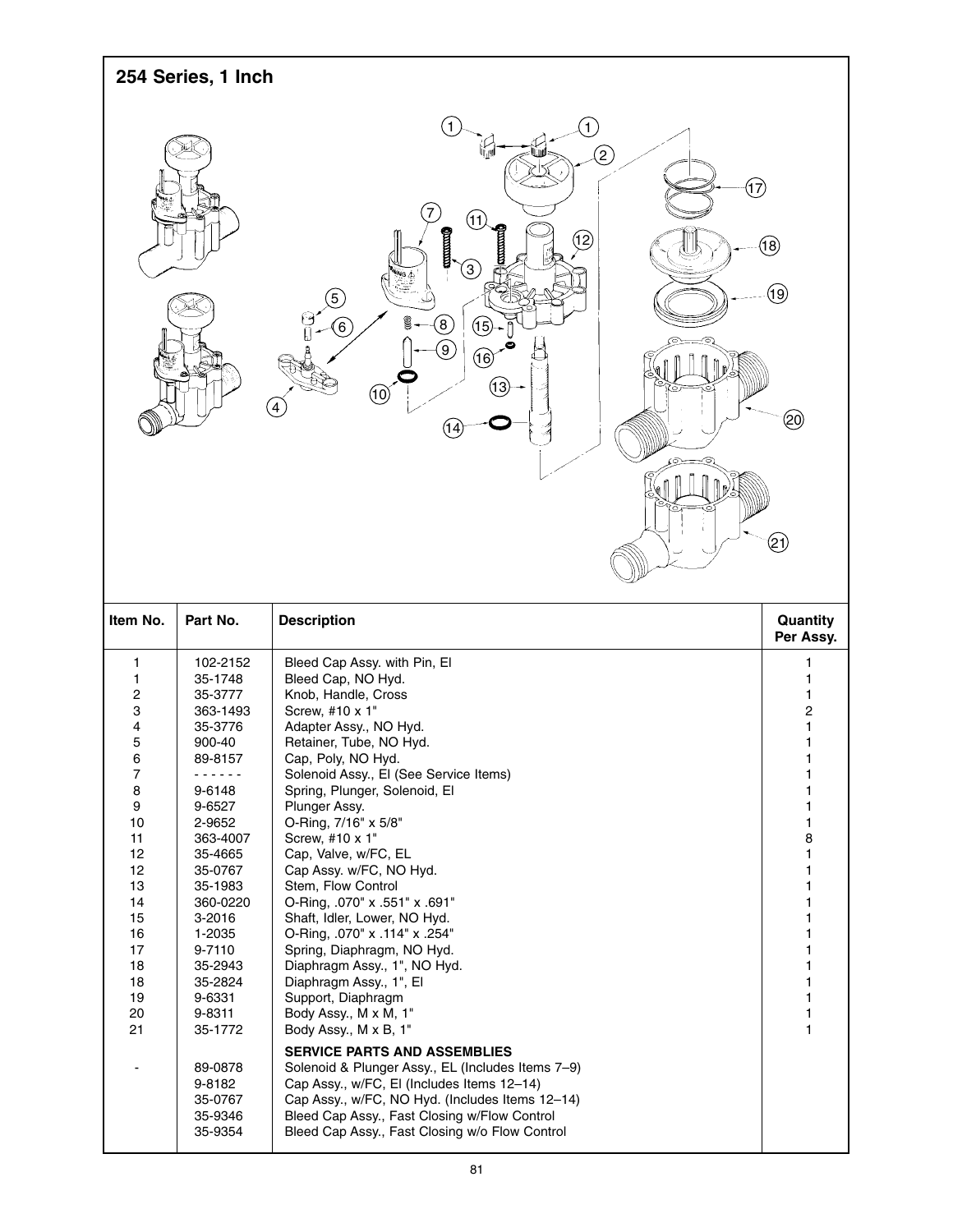|                                                                                                                                                                  | 250 Series, 1 Inch                                                                                                                                                                                                                                                                                                                                    |                                                                                                                                                                                                                                                                                                                                                                                                                                                                                                                                                                                                                                                                                                                                                                                                                                                                                                                                                                                                                                                                                                                                                                                                                                          |                                                                                                                      |
|------------------------------------------------------------------------------------------------------------------------------------------------------------------|-------------------------------------------------------------------------------------------------------------------------------------------------------------------------------------------------------------------------------------------------------------------------------------------------------------------------------------------------------|------------------------------------------------------------------------------------------------------------------------------------------------------------------------------------------------------------------------------------------------------------------------------------------------------------------------------------------------------------------------------------------------------------------------------------------------------------------------------------------------------------------------------------------------------------------------------------------------------------------------------------------------------------------------------------------------------------------------------------------------------------------------------------------------------------------------------------------------------------------------------------------------------------------------------------------------------------------------------------------------------------------------------------------------------------------------------------------------------------------------------------------------------------------------------------------------------------------------------------------|----------------------------------------------------------------------------------------------------------------------|
| (4)                                                                                                                                                              | $\overline{5}$<br>$6 \overline{6}$                                                                                                                                                                                                                                                                                                                    | 1<br>$\circled{2}$<br>7<br>(11<br><b>CONTINUES</b><br>ğ<br>$\mathbf{3}$<br><b>ANING AS</b><br>S<br>$\bf \Omega$<br>$\left( \mathbf{8}\right)$<br>$\mathbf{\widehat{15}}$<br>9<br>(16)<br>$({\bf 13})$                                                                                                                                                                                                                                                                                                                                                                                                                                                                                                                                                                                                                                                                                                                                                                                                                                                                                                                                                                                                                                    | $(\widehat{\mathsf{T7}})$<br>$({\bf 18})$<br>$({\bf 19})$<br>$\left( 50 \right)$                                     |
| Item No.                                                                                                                                                         | Part No.                                                                                                                                                                                                                                                                                                                                              | <b>Description</b>                                                                                                                                                                                                                                                                                                                                                                                                                                                                                                                                                                                                                                                                                                                                                                                                                                                                                                                                                                                                                                                                                                                                                                                                                       | Quantity<br>Per Assy.                                                                                                |
| 1<br>1<br>1<br>2<br>3<br>4<br>5<br>6<br>$\overline{7}$<br>8<br>9<br>10<br>11<br>12<br>12<br>13<br>14<br>15<br>16<br>17<br>17<br>18<br>18<br>18<br>19<br>20<br>20 | 102-2152<br>35-1748<br>89-7855<br>35-3777<br>363-1493<br>35-3776<br>*900-40<br>89-8157<br><u>.</u><br>9-6148<br>9-6527<br>2-9652<br>363-1493<br>9-8182<br>35-0767<br>35-1983<br>360-0220<br>3-2016<br>1-2035<br>9-4425<br>9-7110<br>35-2943<br>35-2824<br>35-3655<br>9-6331<br>9-6809<br>35-1970<br>89-0878<br>9-5197<br>9-6548<br>35-9346<br>35-9354 | Bleed Cap Assy. with Pin, El<br>Bleed Cap, NO and PT Hyd.<br>Bleed Cap, Effluent<br>Knob, Handle, Cross<br>Screw, #10 x 1"<br>Adapter, NO and PT Hyd.<br>Retainer, Tube, NO and PT Hyd.<br>Cap, Poly, NO and PT Hyd.<br>Solenoid Assy., El (See Service Items)<br>Spring, Plunger, Solenoid, El<br>Plunger Assy., El<br>O-Ring, 7/16" x 5/8"<br>Screw, #10 x 1"<br>Cap Assy., El<br>Cap Assy., NO and PT Hyd. (Includes Items 13 and 14)<br>Stem, Flow Control<br>O-Ring, .070" x .551" x .691"<br>Shaft, Idler, Lower, NO and PT Hyd.<br>O-Ring, .070" x .114" x .254"<br>Spring, Diaphragm, PT Hyd.<br>Spring, Diaphragm, EL and NO Hyd.<br>Diaphragm Assy., 1", NO Hyd.<br>Diaphragm Assy., 1", El<br>Diaphragm Assy., 1", PT Hyd.<br>Support, Diaphragm<br>Body Assy., In-Line Globe, NPT<br>Body Assy., In-Line Globe, BSP<br><b>SERVICE PARTS AND ASSEMBLIES</b><br>Solenoid & Plunger Assy., El (Includes Items 7-9)<br>Screen, Filter, 3/4" (Used with 35-3503 Diaphragm Assy.)<br>Plug, Communication, Diaphragm (Used with 35-3655 Diaphragm Assy.)<br>Bleed Cap Assy., Fast Closing with Flow Control<br>Bleed Cap Assy., Fast Closing without Flow Control<br>* Order Through Finished Goods Distribution System-Minneapolis | 1<br>1<br>1<br>2<br>1<br>1<br>1<br>1<br>1<br>8<br>1<br>1<br>1<br>1<br>1<br>1<br>1<br>1<br>1<br>1<br>1<br>1<br>1<br>1 |